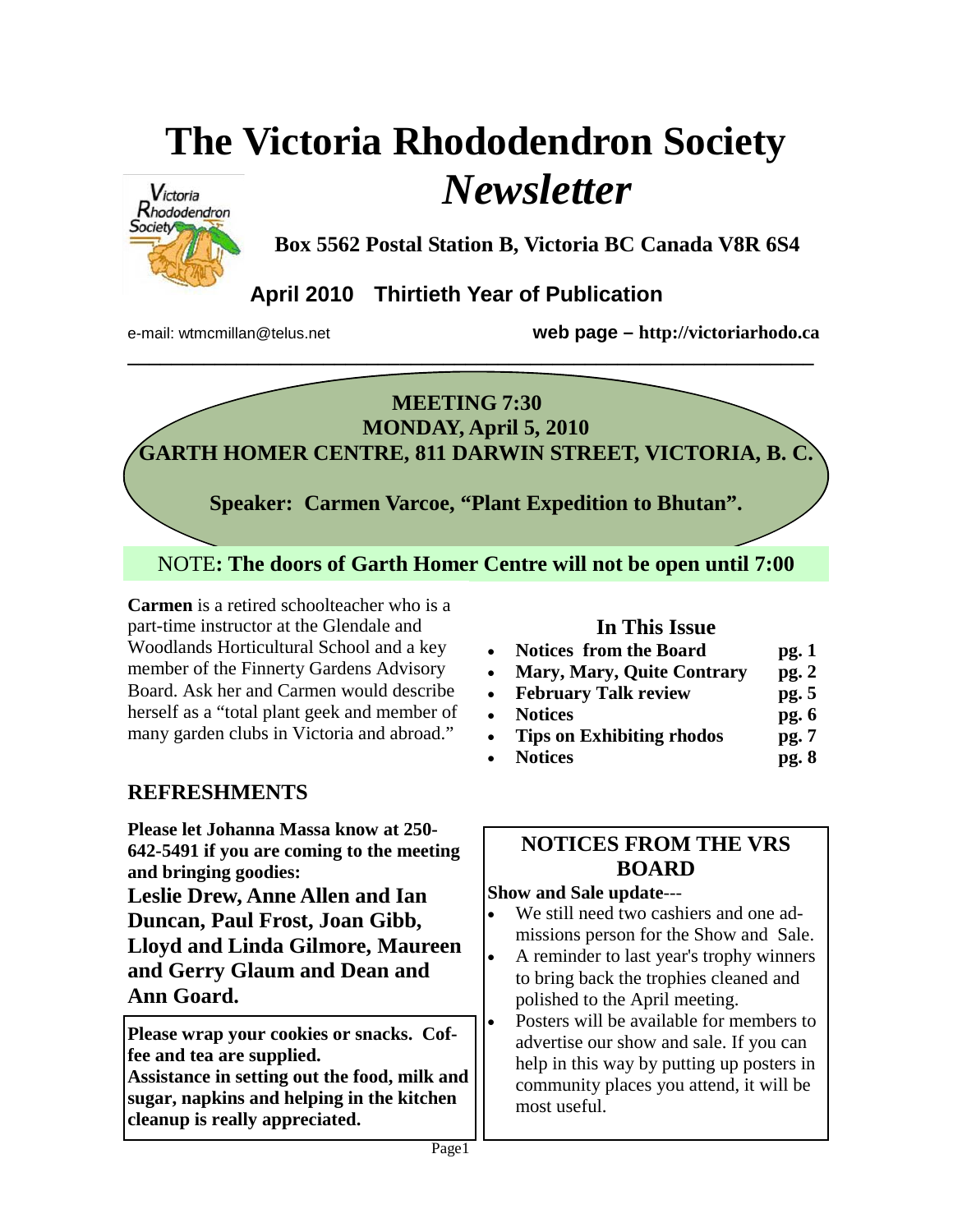## **VICTORIA RHODODENDRON**  SOCIETY BOARD

 President: **Jacqueline Bradbury** 250-389-1379 jacqbradbury@shaw.ca 1st Vice President: **Calvin Parsons** 250-385-1970 waterlily@shaw.ca 2nd Vice President **Peter Barriscale** 250-385-3950 pbarris@shaw.ca Past President: **Bill McMillan** 250-478-3515 wtmcmillan@telus.net Treasurer: **Ann Widdowson** 250-479-9167 awiddowson@shaw.ca Secretary: **Theresa McMillan** 250-478-3515 wtmcmillan@telus.net Members-at-Large: **Lois Blackmore** 250-478-6615 loisb@shaw.ca **Lloyd Gilmore** 250-642-2256 Llgilmore@shaw.ca **Carolyn Marquardt** 250-477.8387 tonymarquardt@shaw.ca **Norma Senn** 250-595-7276 Normasgarden@telus.net **Gareth Shearman** 250-385-4302 shearman@victoria.tc.ca

#### **Newsletter Committee:**

Theresa McMillan 250-478-3515 Bill McMillan 250-478-3515 Linda Gilmore 250-642-2256 Joyce Whittle 250-656-7313 Calvin Parsons 250-385-1970

#### **Website:**

Arthur Ralfs 250-337-5818 Bill McMillan 250-478-3515 Calvin Parsons 250-385-1970

#### **Mary, Mary, Quite Contrary**

Oddthoughts 10 By M. J. Harvey

A well-known story is that one day Marie Antoinette was not feeling well and the news went round the palace, 'Marie est malade' - Mary is ill. So one of her physicians had one of her chefs cook up a mixture of oranges, sugar and brandy. When this was presented to her majesty, she consumed some, declared herself cured and from then on the confection was known as 'marmalade' - a corruption of Marie est malade.

The above tale is widely repeated, sincerely believed, utterly charming, utterly unforgettable and utterly untrue. But it makes a good story.

The British, on their way to colour the map pink, would sail past France, along Portugal and call in at Oporto and other ports for essential stores, i.e. wine, especially port. Occasionally the purser would buy fruit, vegetables and any local product that was being hawked, among which was a sweet, honey-tasting, brownish conserve. The sailors would eat this and speculate what it was. It was a puzzle because there were no obvious pieces of skin or seeds although it was obviously of fruit origin. The general opinion was that it was a boileddown extract of oranges.

The Portuguese called the conserve 'marmalada'. The word is derived from Latin *melimelium* and ultimately from classical Greek *melimelon* translating 'honey apple'. This refers to the fruit of a smallish tree, say 15 ft. in old age, which we call the quince, *Cydonia oblonqa*. This tree is probably native to the general region of ancient Persia but has been cultivated round the Mediterranean for probably millennia.

Our former property in Sooke had a good specimen of cultivar *'Champion'*. This fruited every year producing large, pear-shaped yellow fruit from spring blossoms of large white flowers. It is a close relative of the pear but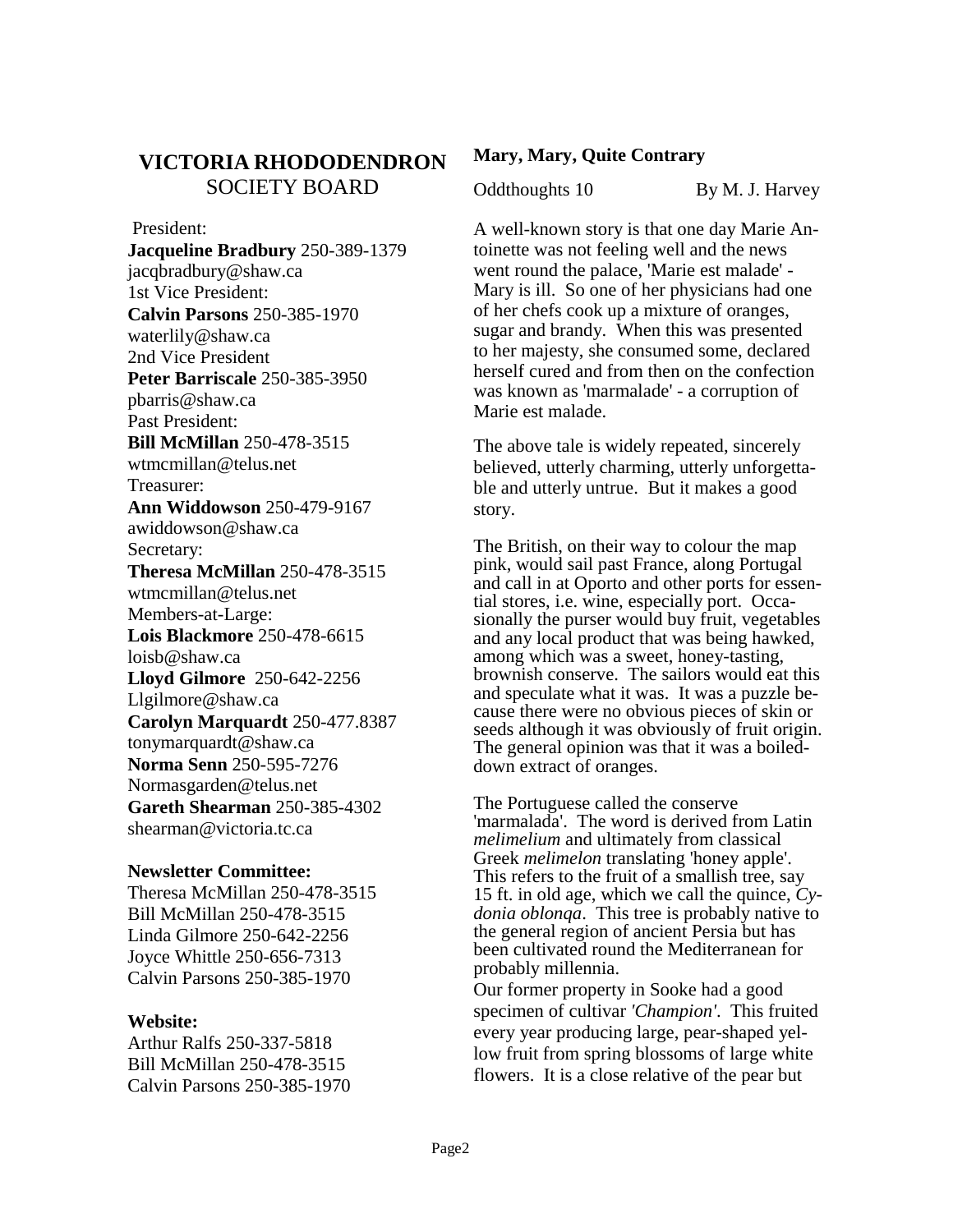the flesh never softens. Attempts to bite one could end up in a trip to the dentist. It is quite inedible and even our deer and squirrels could not eat them, although they tried.



**Cydonia oblonga flowers** 

Where quince is a winner is in the kitchen.. Boiled, the fruit can be strained through a cloth and the juice cooked with sugar to make a crimson jelly with a heavenly taste of honey. Boiled up but not strained the pulp makes a variety of conserves or fruit leathers.

This fruiting quince, to distinguish it from



**Quince - Cydonia oblonga Mill**. *Rosemarinus officinalis*

the smaller, spiny, flowering-quince bushes, makes an excellent tree for small gardens. It gets very slight attention from amateur gardeners and none from landscapers. Despite this the flowers are ornamental, the fruit decorative and in great demand by those in the know. Unfortunately, such is the current restriction of our food habits that many owners regard the fruit not as an asset but as a 'disposal problem'.

I should add that Victoria BC has a family, originally from Portugal, who run a series of delicatessens (Ambrosio). They generally stock the genuine Portuguese marmalada. Myself? I'm an ex-Brit so most Februaries I buy Seville (bitter) oranges and make a batch of (English) marmalade, but if anyone has quince they don't want let me know.

\* \* \*

So that Mary did not pan out. Try rosemary, the shrubby herb used in soups and meat dishes. The name obviously comes from 'rose of Mary', i.e. mother of Jesus. The French name is *'rosmarin'* and the scientific name is *Rosmarinus*. When you look at those names you could swear they looked like 'marine' and not 'Mary' and that is the case. Classic Greek has 'rhos' - fog, mist, exhalation, perfume. So we get 'scent of the sea. Sorry Mary, this one is not for



*(Continued on page 4)*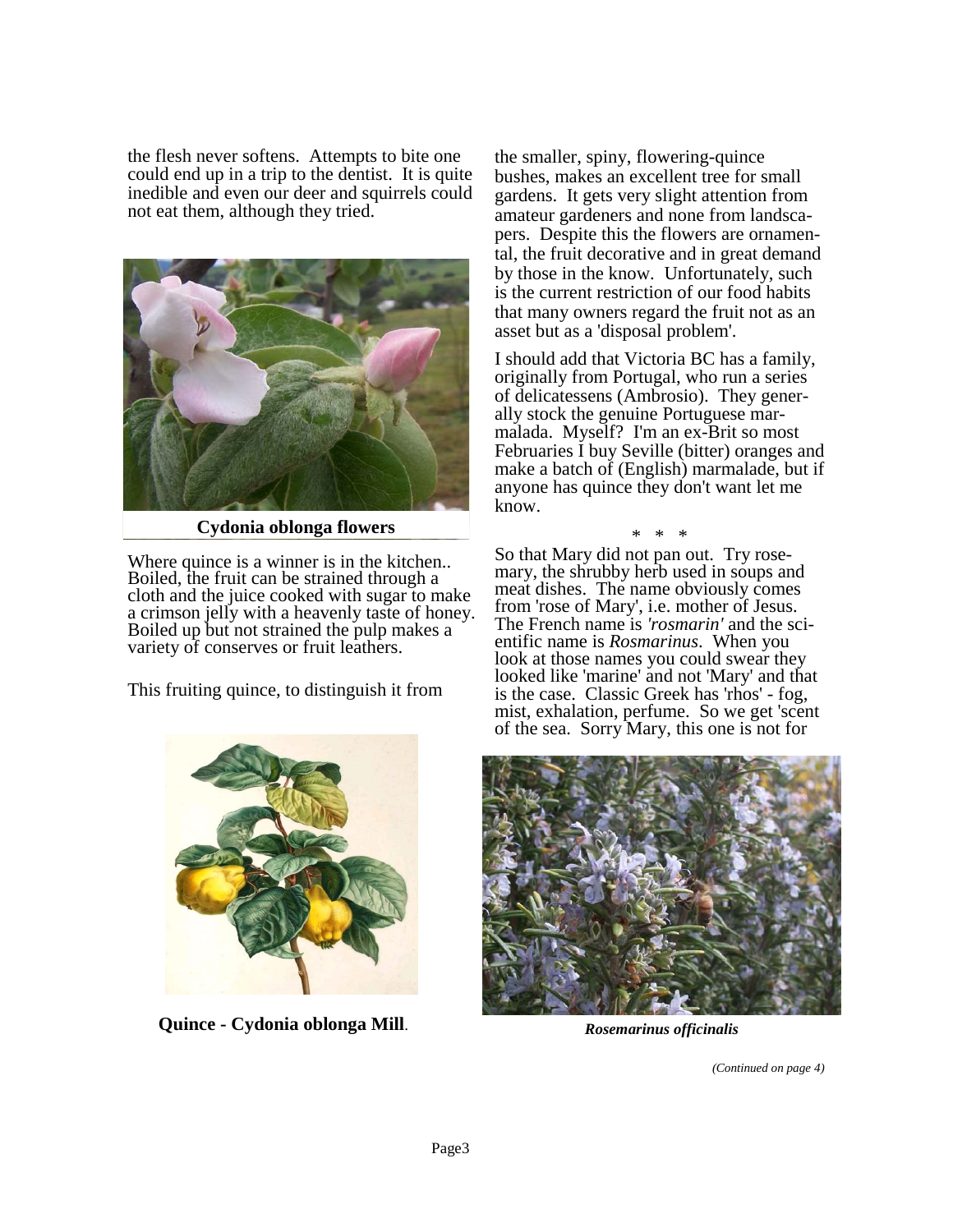you. Rosemary got its name presumably because it grows, or used to grow, along the shores of islands in the Mediterranean.

The scent of herbs such as lavender, thyme, oregano etc. and most flowers is due to essential oils which are mostly hydrocarbons called terpenes (from turpentine). In flowers they attract pollinators but the ones in leaves are herbivore repellents. Neither deer nor caterpillars chew rosemary.

There are many cultivars of rosemary: tall, short, weeping; white, pink, pale/deep blue flowers; green, silver or gold variegated leaves. Over twenty years ago I brought the golden rosemary 'Joyce Dibaggio' to Victoria. This is one of the most attractive plants for the garden with deep blue flowers contrasting with the golden foliage. Unfortunately it is slightly more tender than the



Rosemary 'Joyce DeBaggio' - Golden Rain Rosemary

green-leaved forms and is killed by the rare cold winter.

\* \* \*

The strangest Mary I ever came across turned out to be male. This happened very early in my plant career about 1950. The previous time I wrote that date it got mistyped as 1050 but it really does not make much difference; we had no phone, no TV, no fridge, walked or took the bus, washed dishes and clothes by hand and -this will amaze young people- we ate blackberries.

 The little town of Doncaster had a very large Saturday market covering several acres of open stalls and buildings. On market day thousands of people would go for their weekly shopping and a certain amount of entertainment. The latter came from an open area where hucksters sold all sorts of wares. The technique was to give a good entertaining talk for about ten minutes, get everyone intrigued, then try to sell as much as possible before the crowd drifted off elsewhere. Then repeat.

One Saturday a salesman had a cardboard box of semi-dried roots which he was sorting into paper bags, (plastic bags not having been invented). The patter was that he had a rare plant that would produce enormous balloon-shaped blue flowers and it was called 'Star of Mary'. Even as a young teen I was



skeptical of the name.

The plant was *Platycodon mariesii*, the balloon flower, named for Charles Maries the explorer employed by the Veitch Company. There are a number of plants named for Maries but this one unfortunately has been changed to *P*. *grandiflorum*. The marketplace patter was correct; this is a good plant and the inflated corollas are frequently com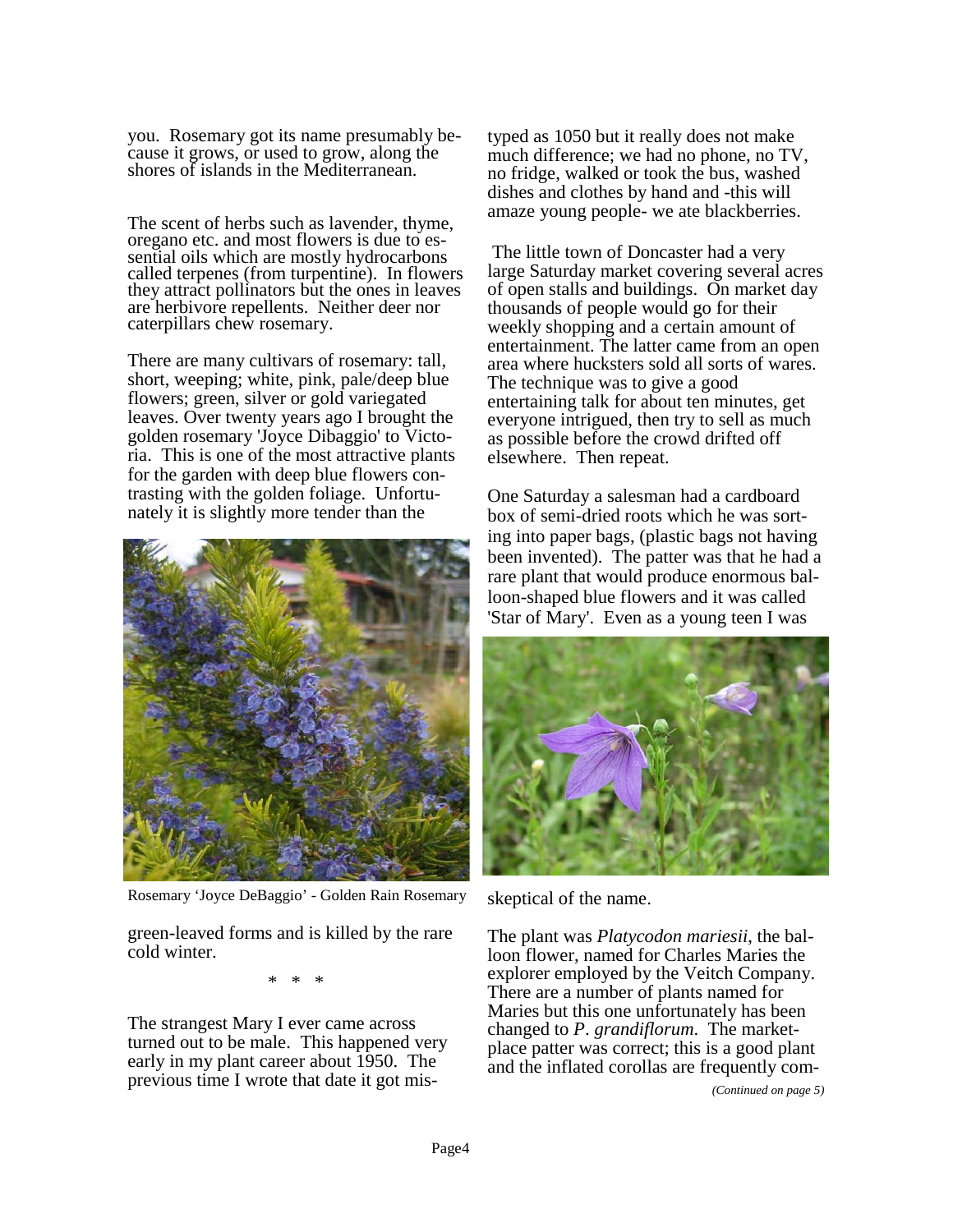mented on by visitors. Nowadays it comes in pink, white, blue and a mauve I have that I am not sure whether I love or hate.

Did I buy 'Star of Mary' that day? Of course not. Teens then had no money and I was on my way to the library - but the occasion sticks in my memory.

And where are the marketplace shills of yesteryear? They can be seen on TV selling cold remedies and onion choppers.

\* \* \*

Henry VIII is the English monarch well known for thinking big. When he wasn't busy arranging weddings, he was ticking off the Pope and variously at peace or war with France, Spain or the Holy Roman Empire. Uncertain times require a strong army and navy. So he ordered the largest battleship ever to be built. At the launch there was great celebrating; then the ship, named



**The Mary Rose, a detail from a painting by William Bishop** 

the Mary Rose, slipped gracefully into the waters of the Solent - and promptly sank. It was one of those historic Oops! moments.

The recovery of the Mary Rose became a major British archaeological project and to commemorate its successful completion David Austin named one of his rose hybrids 'Mary Rose' in 1983. This is a double pink bush rose and according to Phillips and Rix 'produces sweetly scented flowers over a long period on a vigorous, disease-resistant



**"Mary Rose" David Austin, England, 1983** 

bush to 1.3m'. Furthermore in 1987 a shoot produced a red-flowered sport which has been named 'Red Mary Rose'. So there are a couple of Marys that you can take home.

## **VRS February Talk Review**

#### By Bill McMillan

The speaker, Andree Connell, spoke on cyclamens as an underused companion plant for rhododendrons. Andree highlighted the variability and garden characteristics of various cyclamens by describing the different species that can be grown here. She emphasized the beauty of the leaf patterns and colors, that bloom times vary, and that a number thought to be tender are hardy in the gardens she has established both on Saltspring Island and in Victoria. Many cyclamen species are indigenous to the Mediterranean area

The two species most of us know are *C. hederifolium and C. coum*. Hederifolium has both green and silver leaf types with an amazing range of patterns on the heartshaped leaves. *Hederifolium* 'Ruby Glow' and 'Rose Carpet' are darker colored selections and there are white forms. *C. coum* blooms in winter and the flowers are generally magenta although a white form was found in the Galan Heights. It also has green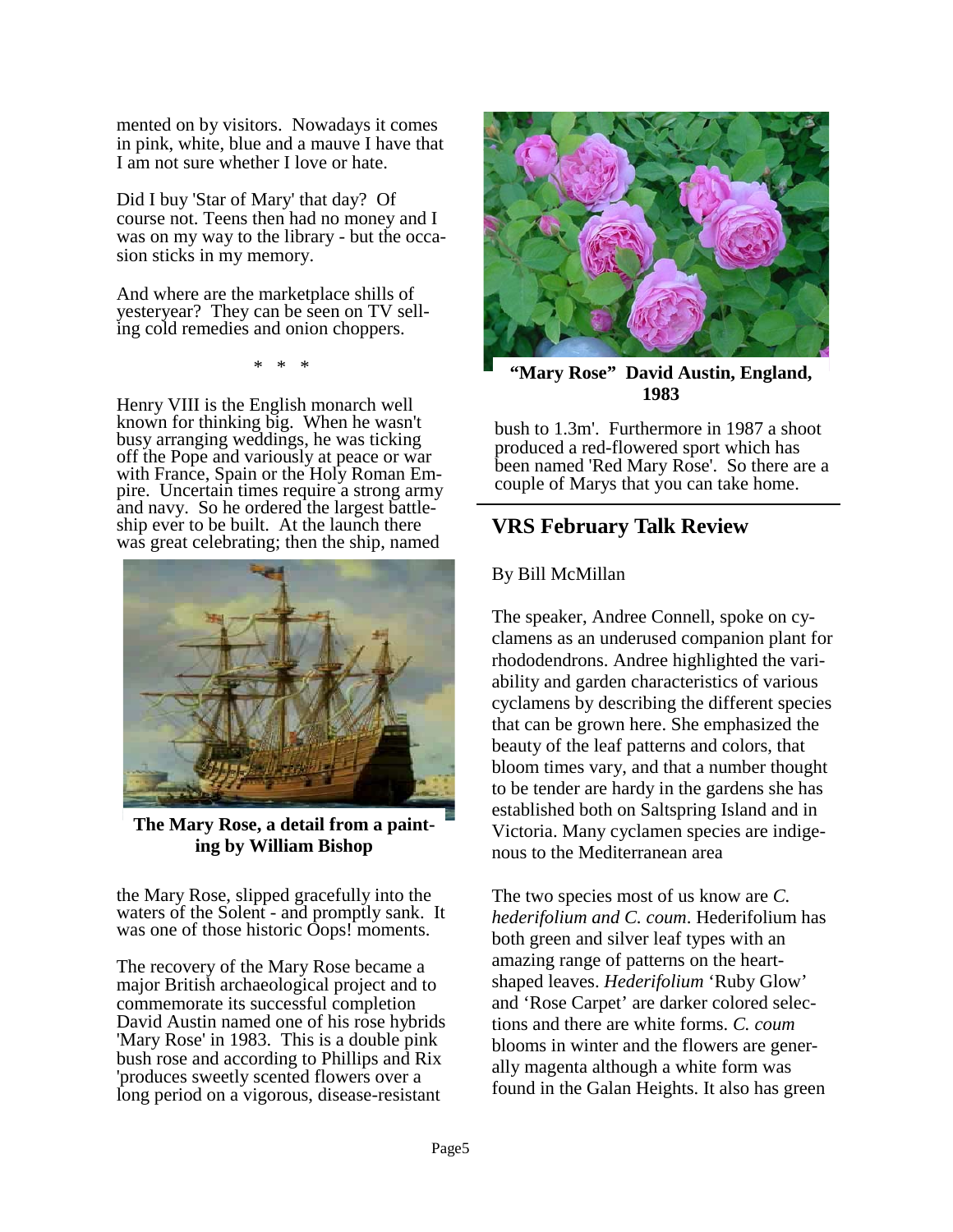

and silver cultivars and its rounded leaves are patterned. Andree mentioned that she has *C. coum* growing under a cedar tree – so it is definitely hardy! *C. Africanum* is very similar to *C. hederifolium* but is not hardy here. Growing it is not recommended because it can interbreed with hederifolium and could produce strains that are not hardy. Some other cyclamens that are less well known are also of interest. *C. cilicium* is also hardy in our climate. Its flowers are pink or white and come later than hederifolium blossoms. C. *graecum* is a bit tender here and needs a very sunny spot to flower freely. It leafs out and flowers in the fall. *C. alpinum* is hardy and it flowers in mid-winter. The flowers are scented, propeller-like, and rose to carmine pink. *C. libanoticum* is another hardy species. It has large pink flowers in February. It is lovely but due to its habit will not act as a ground cover, unlike hederifolium.

Other cyclamens that were mentioned include *mirabile* (very attractive leaves, December flowers), *elegans*, *colchicum*, *purpurescens* (summer bloom), *parviflorum*  (needs summer water, small, scented), the Repandum Group (*repandum, balearicum*  *and creticum*), *pseudoibericum, cyprium* (November-December flowering) and several others.

Cyclamens are fun to grow from seed. You soak the seeds in a weak Palmolive soap solution overnight (1 drop of soap in 1 cup of hot water), then sow them in a light soil mix or sand. One method to enhance germination then is to keep the seeds in the dark for a month at 60 deg F. It sounds crazy but it works! After a month, check weekly. Once the first leaf appears, move the seedlings into the light. They can be left in the original pot for 2 years. Use a similar light soil mix but cyclamens hate being overpotted. Some sources of plants and seed are the Beaver Creek Greenhouses (www. rockgardenplants.com), Fraser's Thimble Farms Nursery (www.thimblefarms.com) and the Cyclamen Society website (www. cyclamen.org) for members of the Cyclamen Society.

#### **Plant Sale & Open Garden**

Saturday April 17th 10-1- Evelyn Weesjes-Wide selection of ferns, rhododendrons & shrubs-10629 Derrick Road ( left off West Saanich Rd. to Downey, left off Downey to Derrick). Come early for best selection.

=====================================

#### **Plant Sale & Open Garden**

Sunday April 25th 10-1 Carmen Varcoe & Friends- Wide selection of perennials-5450 Old West Saanich Rd. (some parking available next door at the Gazebo B & B).

#### **Plantaholics Plant Sale**

Sunday May 23rd 9-12 Abkhazi Gardens - 1964 Fairfield Rd. Parking at Margaret Jenkins School.. Abkhazi Gardens open free 9- 12.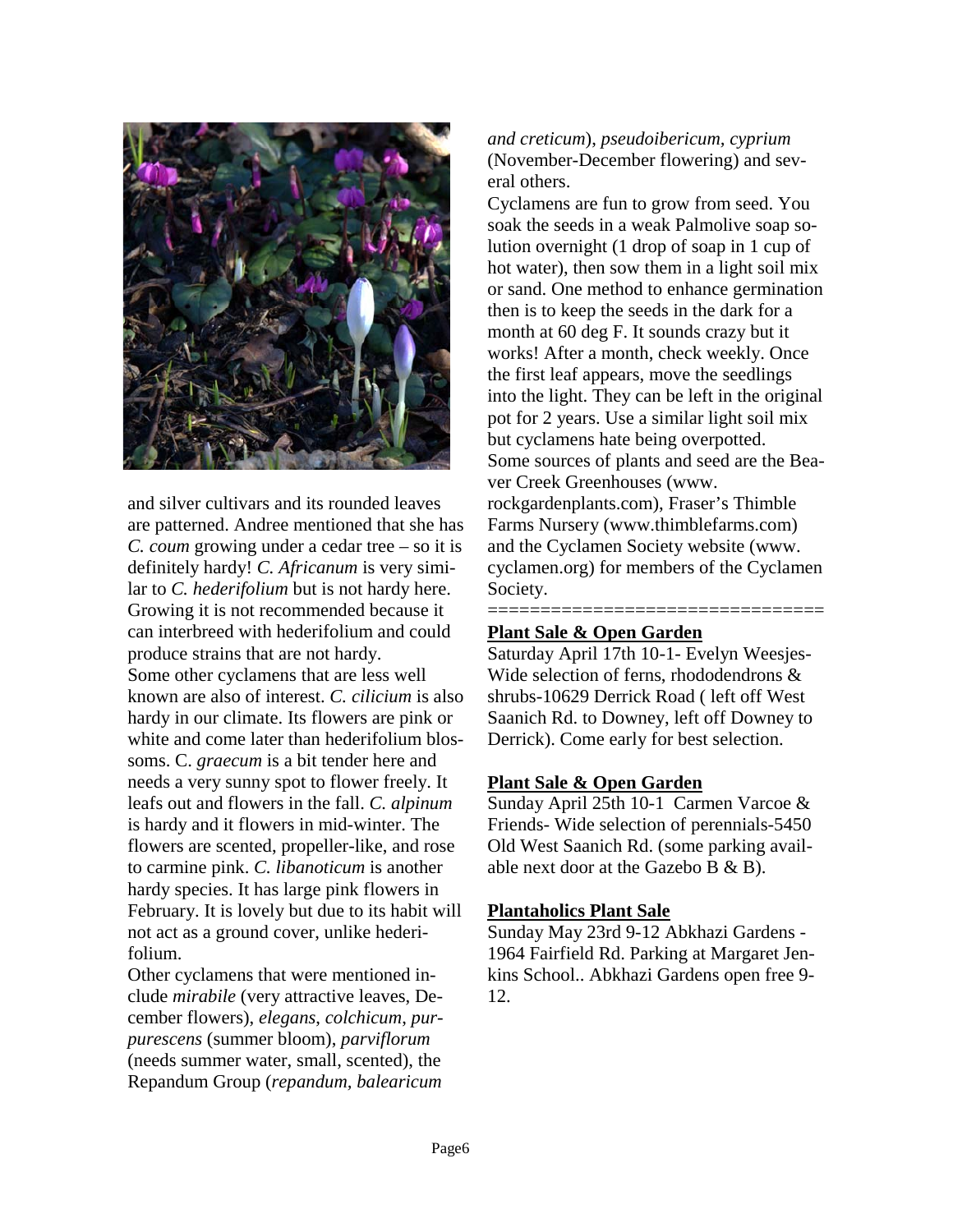#### **COWICHAN VALLEY RHODODEN-DRON SOCIETY ANNUAL RHODODENDRON AND PLANT SALE**

#### **Free rhododendrons for the first 50 customers**

Saturday, May 1, 2010, 10 a.m. to 1:30.

Queen of Angels School Gym Maple Bay Road, Duncan

- Doors open at 10 a.m. sharp until 1:30.
- Come early for best selection.
- Free rhododendrons for the first 50 customers.
- More than 2,000 rhodos and plants for sale.
- Unique, special and hard to find rhodos for sale.
- Many different growers and sellers of high quality plants from all over Vancouver Island.
- Free planting, growing, maintenance advice from dedicated rhodoholics
- Truss (flower) display of local rhodos in bloom, from many specialty growers on the Island
- Show of trusses (flowers)
- Refreshments.

Date: April 13, 2010 Time: 7:00 p.m. Location: Bob Wright Building Room A104

**The Tree Collector: The exploits of the Scottish Plant Hunter, David Douglas, in the Pacific Northwest and his subsequent contribution to forestry and horticulture**. Free lecture to be given by

**Syd House** 

#### **VRS - OPEN GARDENS 2010**

**Please mark your calendars for the following Thursdays in the months of April and May. It has been awhile since we toured other members gardens and it is time to see the updates, as gardens are always a work in progress. We extend an especially warm welcome to our new members.** 

- **April 15, Thursday, 6pm dusk Ken and Madeleine Webb 5008 Old West Saanich Road 250-744-1785**
- **April 22, Thursday, 6pm dusk Norm and Jean Todd 5631 Batu Road Victoria 250-658-5102**
- **April 29, Thursday, 1pm dusk Moe and Johanna Massa 5024 Glinz Lake Road, Sooke by Camp Thunderbird 250-642-5491**
- **May 13, Thursday, 1pm dusk Roy and Lois Blackmore 758 Walfred Road Langford 250-478-6615**

#### The **Seattle Rhododendron Society**  would like to invite your chapter to hear Ken Cox speak on Woodland Gardening. Ken is a renowned plant hunter, author, hybridizer and owner of Glendoick Rhododendron and Azalea Nursery in Perth, Scotland. He will speak at the Center for Urban Horticulture, 3501 NE 41th Street, Seattle, WA 98105 Wednesday April 7 at 7 PM. Hope you can come. **Seattlerhodo@comcast.net or call Jeff Bell 206-363-1417 with any questions.**